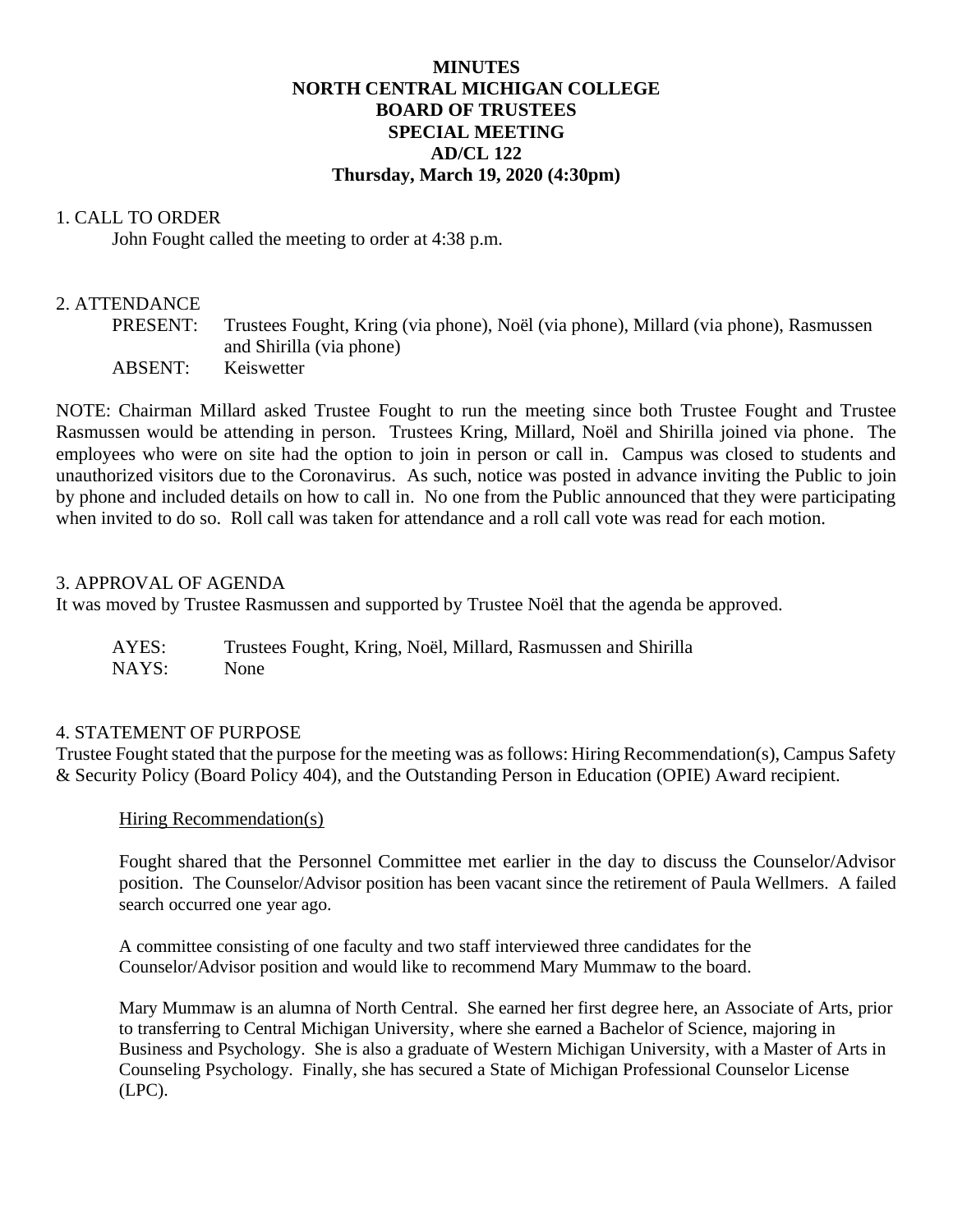It was moved by Trustee Shirilla and supported by Trustee Millard that the Board hire Mary Mummaw as the Counselor/Advisor at a starting salary of \$65,594 (step 5 on the faculty salary schedule), prorated to her start date of April 13, 2020. (This start date was revised to April 20, 2020 following the Governor's Shelter-in-Place Executive Order.)

AYES: Trustees Fought, Noël, Millard, Rasmussen and Shirilla NAYS: Kring

# Campus Safety & Security Policy (Board Policy 404)

Trustee Fought shared that the Bylaws & Policy Committee also met earlier today to discuss a proposed addition to Board Policy 404 Campus Safety & Security Policy.

After the Coronavirus (COVID-19) was declared a worldwide pandemic, the US Department of Education directed colleges and universities to develop plans for current or future outbreaks of pandemic illness. This prompted a revision to our board policy 404, Campus and Security Policy to include the term 'pandemic illness' among possible events.

It was moved by Trustee Rasmussen and supported by Trustee Noël that the Board accept the proposed changes to Board Policy 404.

AYES: Trustees Fought, Kring, Noël, Millard, Rasmussen and Shirilla NAYS: None

### Outstanding Person in Education (OPIE) Award

Trustee Fought asked President Finley to read the resolution which honored Rod Anderson, who was selected by MEA for this year's Outstanding Person in Education (OPIE) Award in our school district.

It was moved by Trustee Shirilla and supported by Trustee Millard that the Board sign this resolution to support Rod Anderson for this honor.

AYES: Trustees Fought, Kring, Noël, Millard, Rasmussen and Shirilla NAYS: None

### 5. PUBLIC COMMENT

Trustee Fought asked if there was any public comment. President Finley shared that Cabinet had met earlier today to discuss the Coronavirus Pandemic. For the safety of the North Central Michigan College community, they made the difficult decision to close the College at 6:00 p.m. Thursday, March 19 and remain closed through Monday, April 19.

President Finley read from his draft communication and shared the following: All classes, including online classes, labs and clinicals, at all campus locations (Petoskey, Gaylord and Cheboygan) will be delivered via remote instructional methods effective April 6 through the end of the semester. Although the College's physical locations will be closed, we will still be responding to students' needs during this time.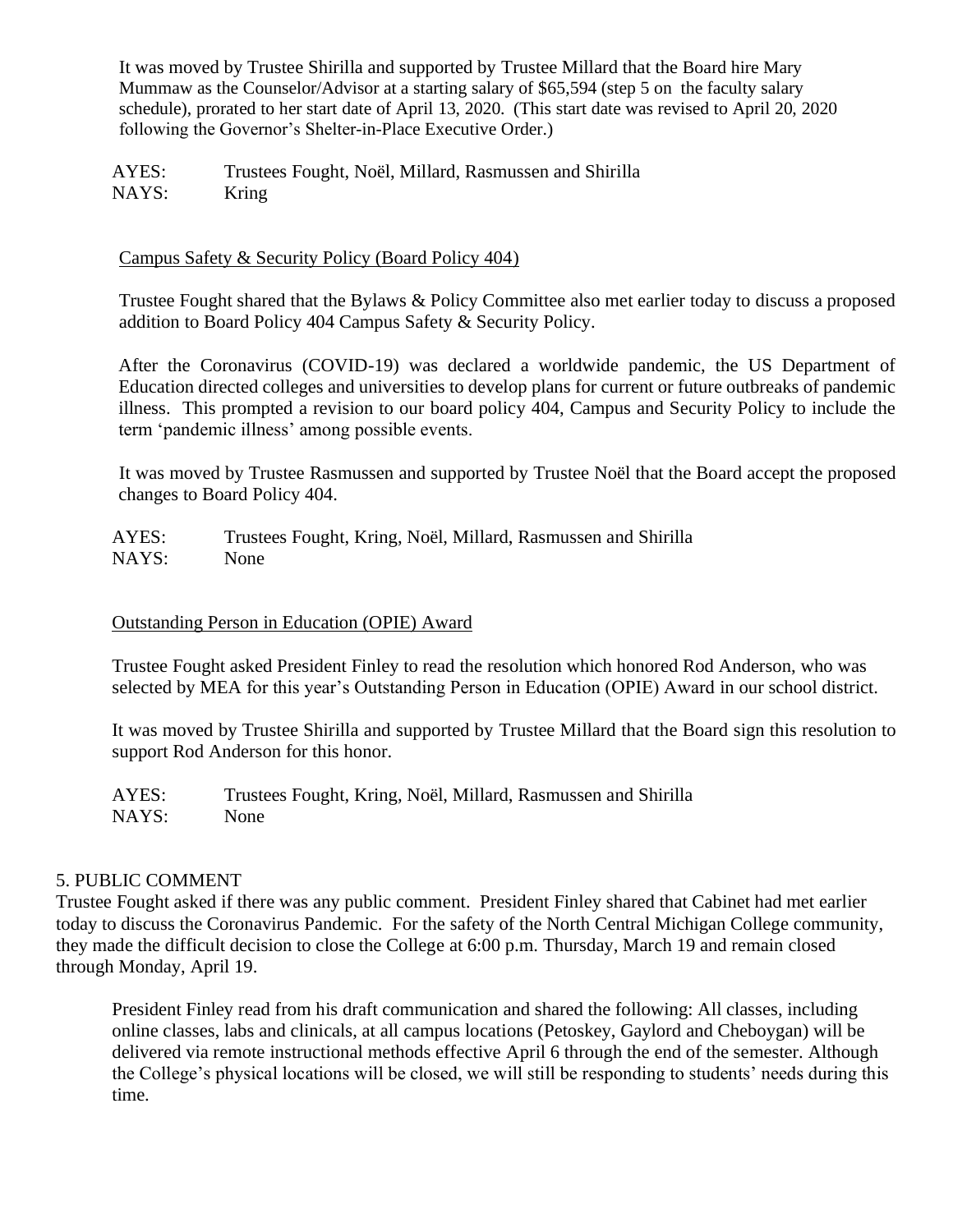All staff except those with essential job functions will be sent home at the end of the day today. While campus is closed and doors are locked, limited access will be available with your employee ID card if you need equipment or supplies. *We ask that you severely limit your need to be on campus and follow social distancing and other CDC health protocols, if you must visit campus.* Employees performing essential job functions will be required to report to campus periodically during this time. Vice Presidents will communicate with supervisors to identify essential job functions and the respective expectations within the next three working days.

Compensation will be continued for full-time and part-time College employees through the time the College is closed. Full-time faculty and adjunct faculty are not impacted by this decision, as pay is governed by a year-long contract. Student workers will be compensated for the two weeks prior to the planned Spring Break to lessen the financial impact. Should the period of closing go beyond April 19, the College may choose to modify this plan.

Beginning April 6, we will deliver classes via remote instructional methods through the end of the semester. Faculty are responsible for communicating with their students with respect to completing necessary coursework. They will be making every effort to help students avoid delays in accomplishing their educational goals. Our Faculty Association has generously offered to assist during this time members and will be mentoring others in their discipline to utilize remote instructional methods.

All face-to-face clinical, internship, or lab experiences as part of those classes have been suspended; students should await contact from their instructors about alternative strategies for accomplishing objectives in these situations.

Our dorms will be closed through the end of the semester. Individual appointments may be made with students to move their belongings out of the residence hall. Additional information will be sent to the residence hall students regarding credit on their account for the weeks they cannot return to their rooms. A specific e-mail will go out to the dorm students within the next two weeks.

All on-campus events are cancelled through May 8. Commencement and Nurse Pinning ceremonies are being postponed. Please know that although these important ceremonies are being delayed, students who have fulfilled their degree requirements for the winter 2020 semester will have the credential posted to their transcripts by May 22nd. Transcripts can then be used as proof that a degree was earned. The Diploma will be distributed by mail, date to be determined.

As we are all navigating this unprecedented situation, I want to thank our outstanding campus community for their support and cooperation. We are a dedicated team and will continue planning for a bright future for our students. I'm convinced that we will all emerge stronger. Thank you for your optimism and resilient spirit.

Chairman Millard confirmed the date range that the college would be closed, and he recommended that we continue to make contact with students who need additional support.

President Finley shared that we are looking at several options for additional support, one being expanded wireless internet access or mobile hotspots as options for students. However, resources are difficult to secure at the moment.

Chairman Millard thanked President Finley and leadership for the work they are doing during these unprecedented times. He also stated that they have the Boards full support and offered the Boards counsel if needed.